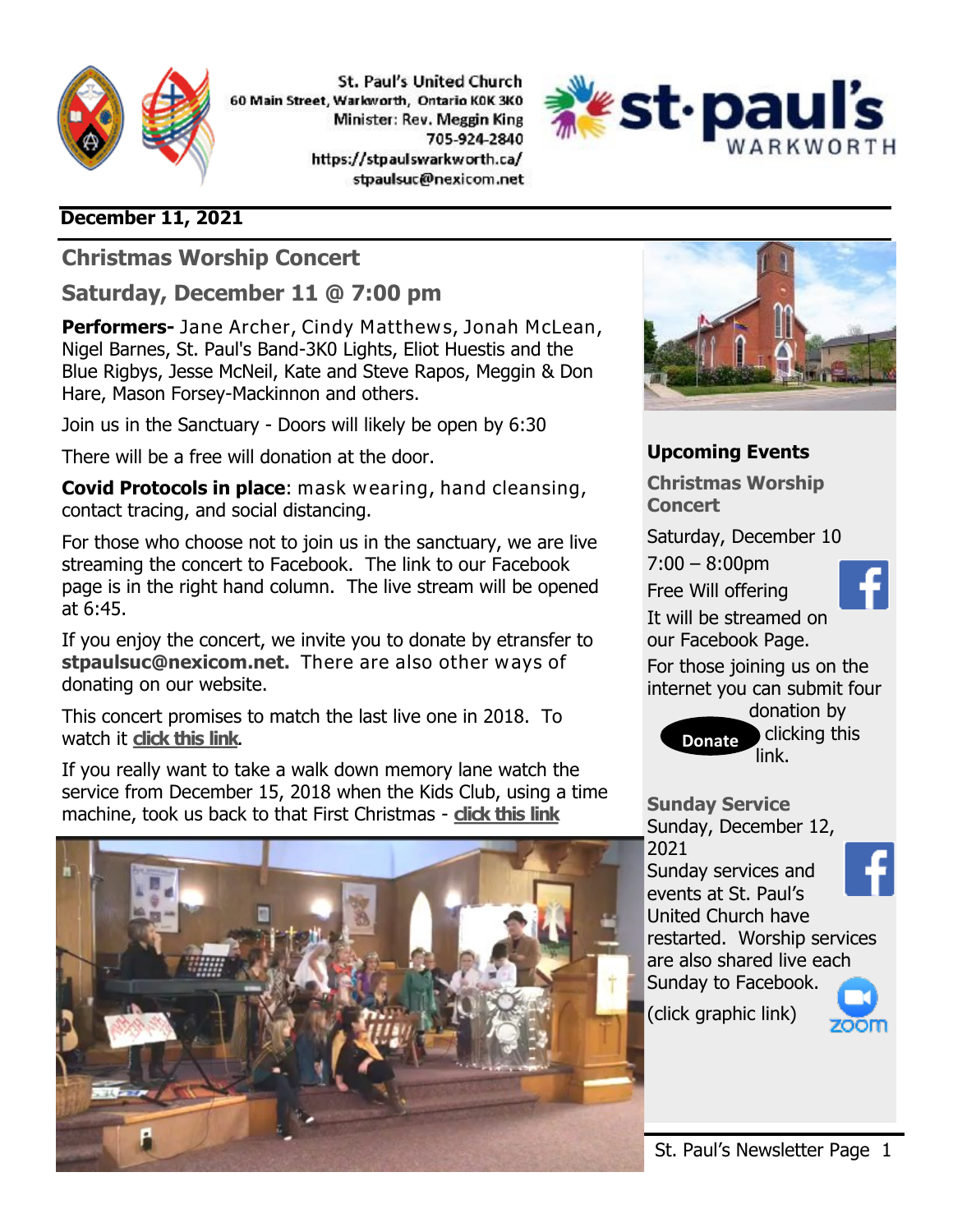## **Service, Sunday, December 12**

## **Third Sunday of Advent - We light the Candle of Joy**

The scripture Reading is Philippians 4:4-7. During the Message, these questions or points are are posed!

What do Paul's words mean today? "Let your gentleness be known to all."

Wise words: "The solution to the problem of the Philippian church is not to be found in some sort of introspection, but in a desire to turn outwards toward others."

Our joy today is anchored in the good news of Christ and a focus on how we see and serve others.

#### **Maybe to answer to our problems can truly be found by serving others!**

## **The Closing Thought From December 5**



**Band Practice** Monday, December 13

7:00 pm

**Not Just Java** Date: Tuesday, December 14, 2021 Time: 01:30 PM A discussion and *virtual* coffee time



# **The Seven Hills Food Pantry Needs Our Help!**

In the past years, the members of St Paul's United Church donated food for the Christmas Hampers.

This year we ask them to make financial donations instead of food.

They can use the following methods to make donation. If the donation is \$20 or more I will send a tax receipt.

1. Cheque to:

7 Hills Community Pantry PO Box 415 Warkworth, ON, K0K 3K0

2. E-Transfer to: